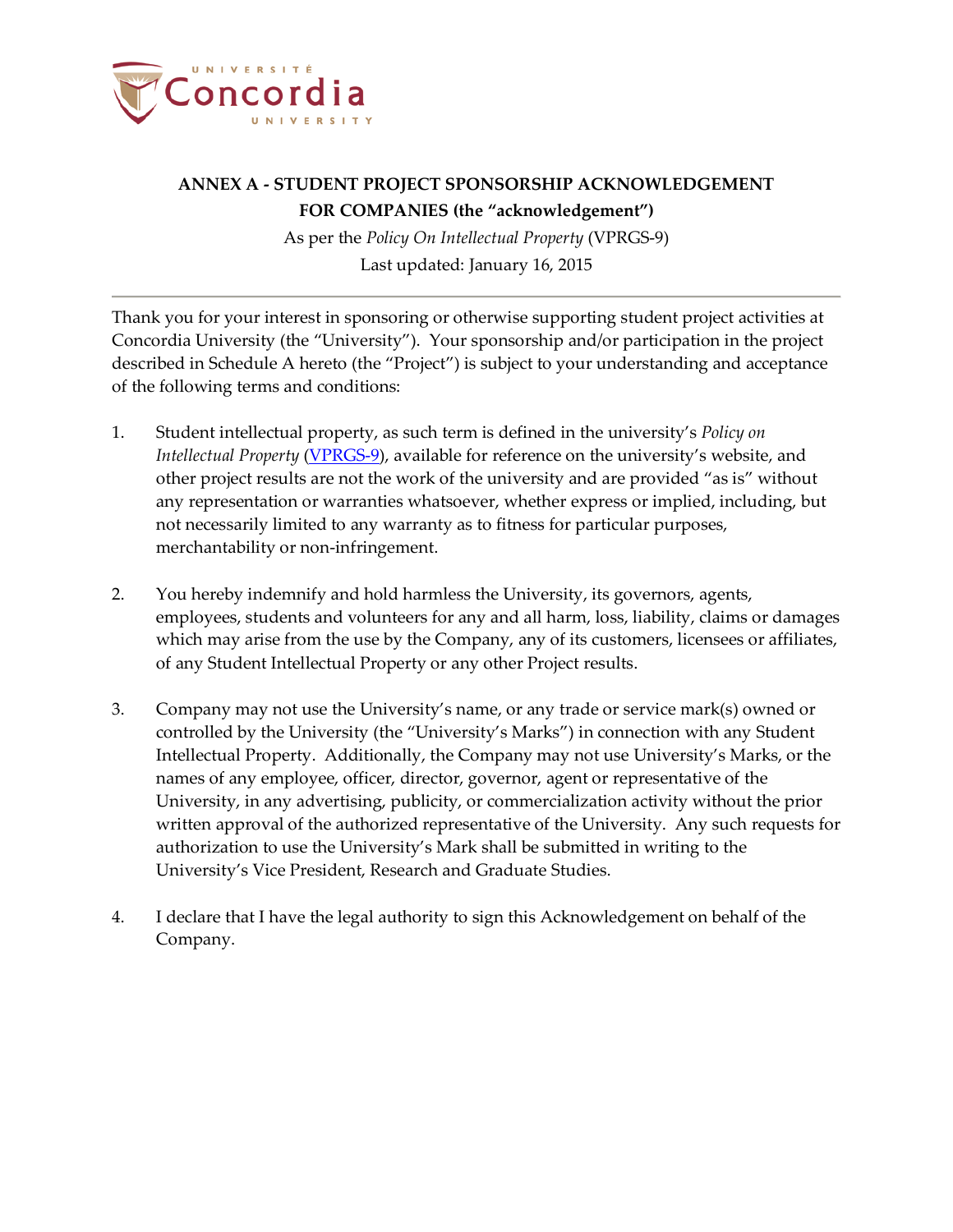

# **ANNEX A - STUDENT PROJECT SPONSORSHIP ACKNOWLEDGEMENT FOR COMPANIES**

Page **2** of **3**

**ACKNOWLEDGED AND ACCEPTED BY:**

**SIGNATURE ABOVE DATE:** 

**PRINT NAME AND TITLE:**

**PRINT COMPANY NAME (the "Company"):** 

**ONCE SIGNED BY COMPANY, PLEASE FORWARD AN ORIGINAL COPY TO THE OFFICE OF THE VICE PRESIDENT RESEARCH AND GRADUATE STUDIES TO THE ATTENTION OF THE ASSOCIATE VICE PRESIDENT, STRATEGY AND OPERATIONS.**